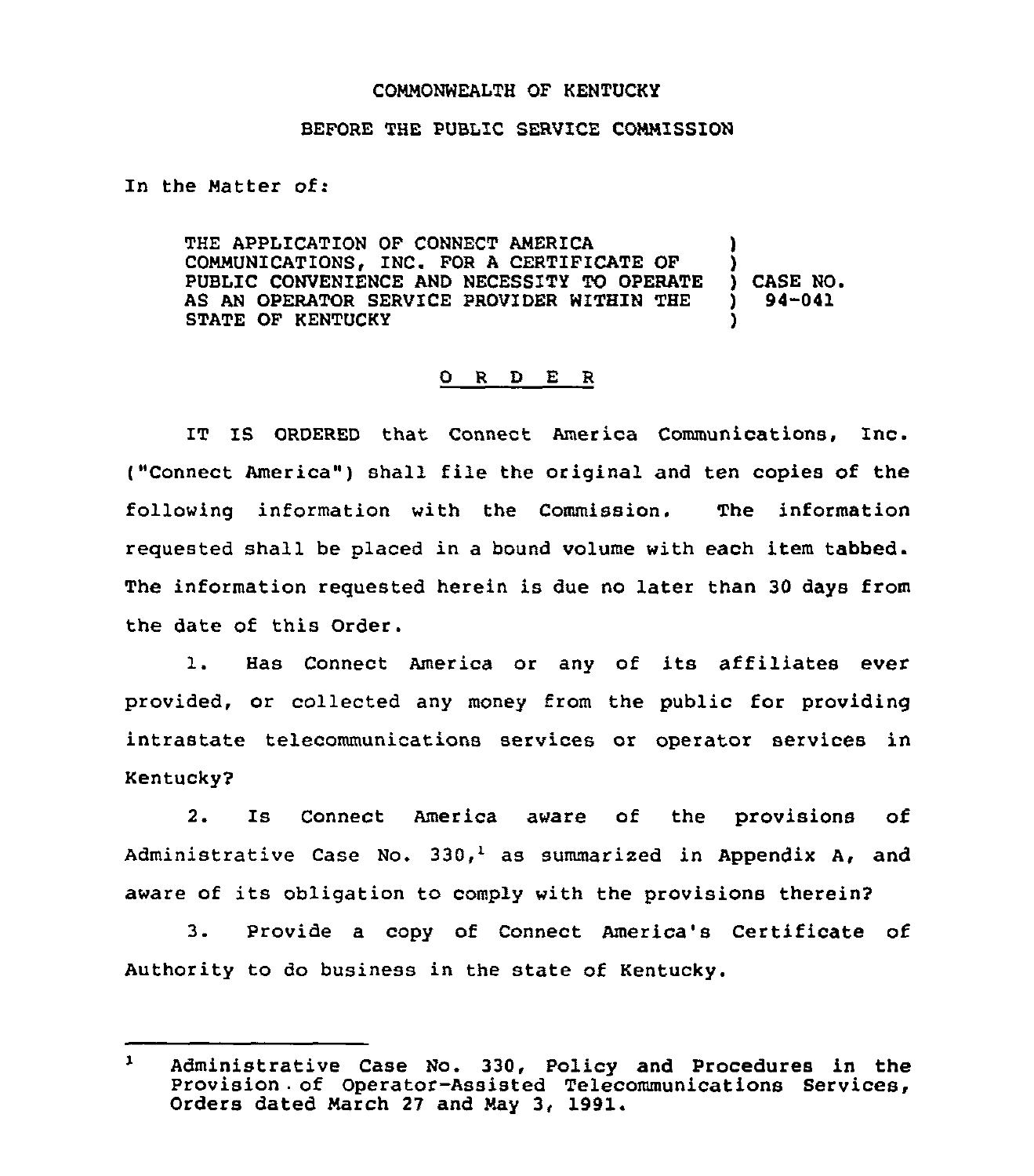4. If Connect America intends to resell tariffed services of facilities-based carriers, identify these tariffed services and specify whether services will be obtained from intrastate or interstate tariffs.

5. If Connect America intends to resell services that are not available under an approved tariff, provide copies of the contracts which govern the terms of the agreement between Connect America and its facilities-based carriers.

6. The rates filed on Original Sheet 22 for per minute charges are not in compliance with Administrative Case No. 330. The per minute of use rates exceed those of AT&T.

7. Insert this new language into your tariff at the end of Heading 2.4:

> Acceptance of the liability provisions contained in this tariff by the Commission does not constitute its determination that the limitation of liability imposed by the Company should be upheld in a court of law, but the recognition that, as it is the duty of the courts to abjudicate negligence claims and rights to recover damages thereof, so it is the duty of the courts to determine the validity of the exculpatory provisions of this tariff.

> > $-2-$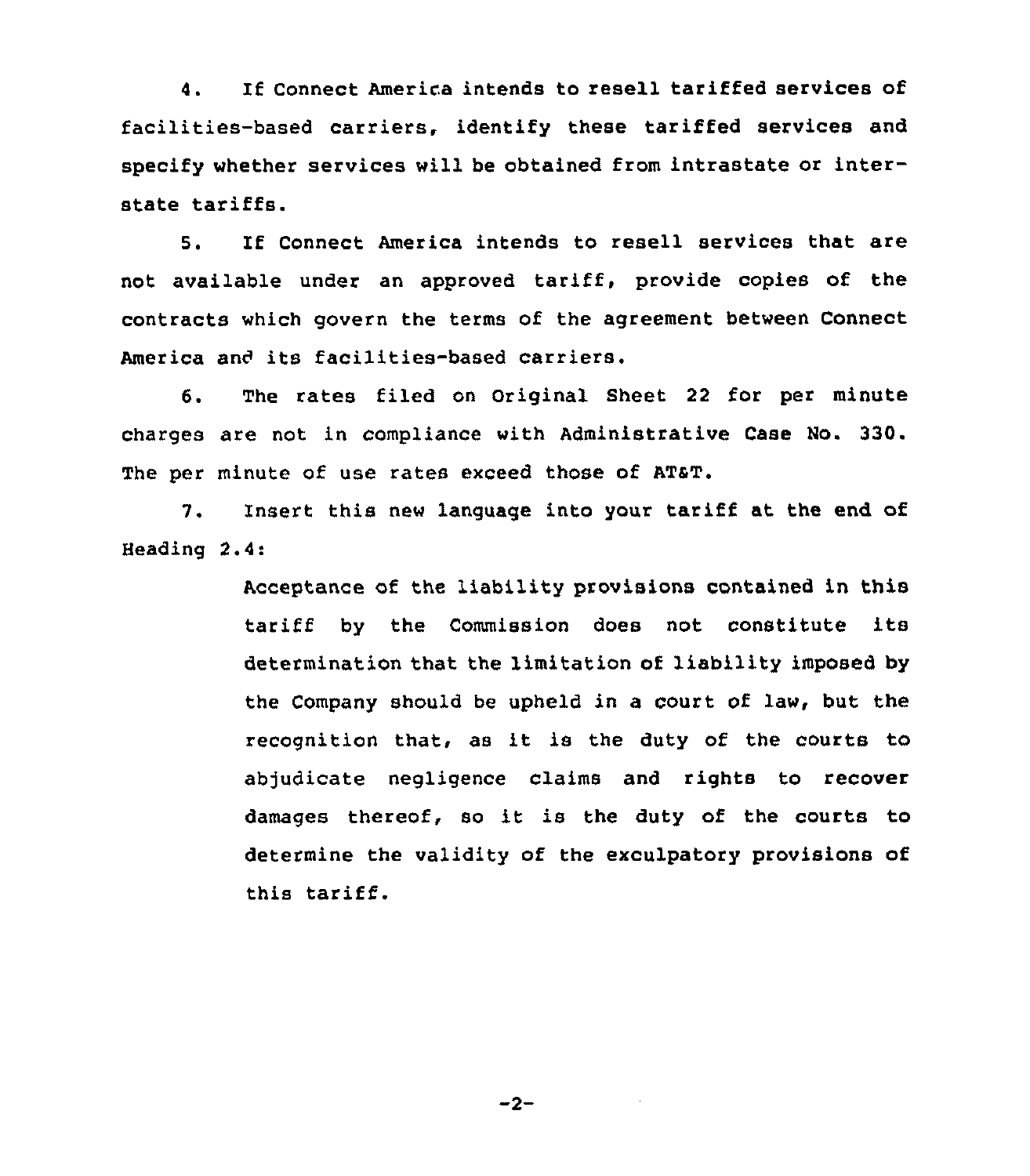Done at Frankfort, Kentucky, this 11th day of March, 1994.

PUBLIC SERVICE COMMISSION

 $\frac{1}{\sqrt{1-\frac{1}{1-\epsilon^2}}}$ 

ATTEST:

ï

Executive Director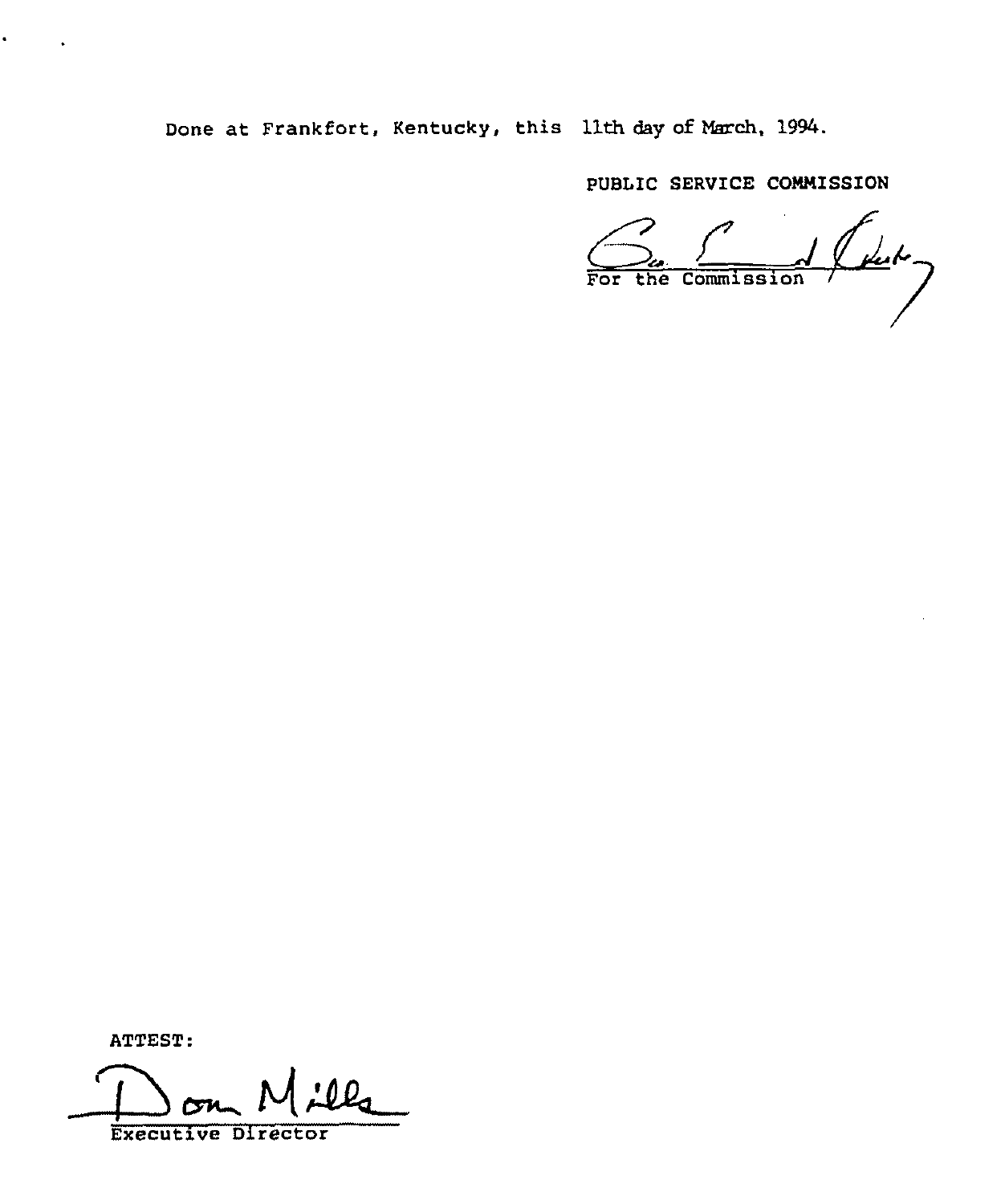## APPENDIX A

APPENDIX TO AN ORDER OF THE KENTUCKY PUBLIC SERVICE COMMISSION IN CASE NO. 94-041 DATED March 11, 1994.

Conditions of Service for the Provision of Operator Services Adopted from Commission Orders in Administrative Case No. 330, Orders Dated March 27, 1991 and May 3, 1991.

(1) Operator-assisted services shall be subject to rate regulation and rates shall not exceed ATaT communications of the South Central States, Inc.'s ("AT&T") maximum approved rates. "Maximum approved rates" are defined to mean the rates approved by this Commission in AT&T's most recent rate proceeding for measured toll service applicable to operator-assisted calls, as well as the additional charges for operator assistance. Carriers are not permitted to include any other surcharges or to bill for uncompleted calls. Time-of-day discounts shall also be applicable. Carriers are also required to rate calls using the same basis that AT&T uses to rate calls, i.e., distance calculations based on points-of-call origination and termination, definitions of chargeable times, billing unit increments, rounding of fractional units, and minimum usages. When there is any change in AT&T's maximum approved rates, carriers shall file tariffs if necessary to comply with the requirements herein within 30 days of the effective date of AT4T's rate change.

(2) Except as otherwise indicated in this Order, non-dominant carriers shall be subject to regulation as delineated in the Nay 25, 1984 Order in Administrative Case No. 273 as well as any subsequent modifications to non-dominant carrier regulations. In the event of conflict, the terms of the instant Order shall take precedence, unless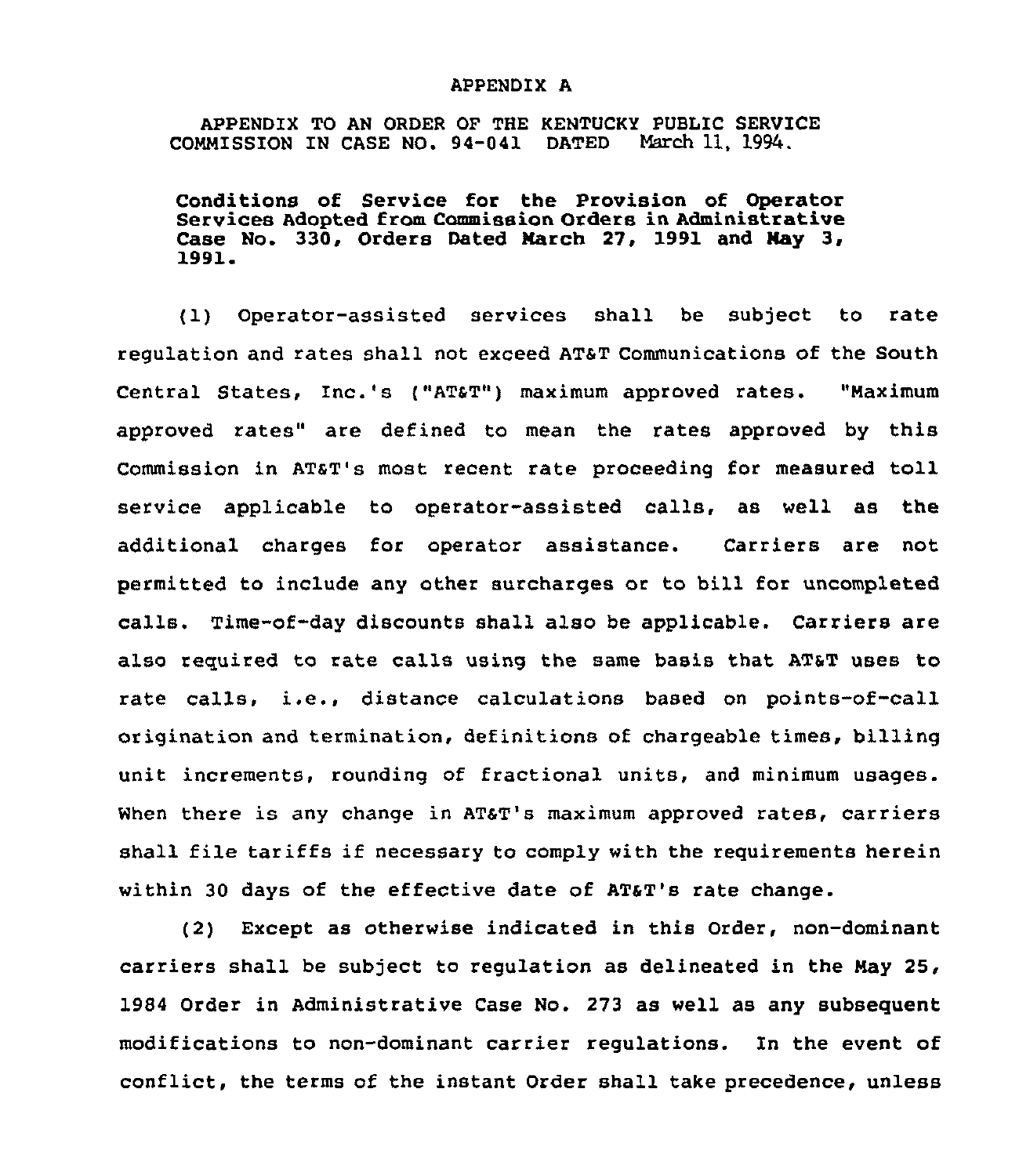a carrier is specifically relieved from compliance with any conditions contained herein.

(3) Operator service providers that provide service to traffic aggregators shall not allow access to the operator services of competing carriers to be blocked or intercepted. Blocking and interception prohibitions shall be included in tariffs and all contracts entered into with any traffic aggregator and shall state that violators will be subject to immediate termination of service after 20 days' notice to the owners of non-complying customer premises equipment.

 $(4)$  Traffic aggregator is defined to mean any person that, in the ordinary course of its operations, makes telephones available to the public or to transient users of its premises for intrastate telephone calls using a provider of operator services. Aggregators include hotels and motels, hospitals, universities, airports, gas stations, and non-local exchange carrier pay telephone owners. This definition includes the provision of all non-local exchange carrier pay telephones even if no compensation is paid to the owner of the pay telephone. The residential use of operator services is specifically excluded from this definition.

(5) Access to the local exchange carriers' operators shall not be blocked or otherwise intercepted by traffic aggregators. Specifically, all "0-" calls, that is, when an end-user dials zero without any following digits, shall be directed to the local exchange carrier operators. In equal access areas, "0+" intraLATA calls, that is, when an end-user dials zero and then dials the digits of the called telephone number, shall not be intercepted or blocked. In